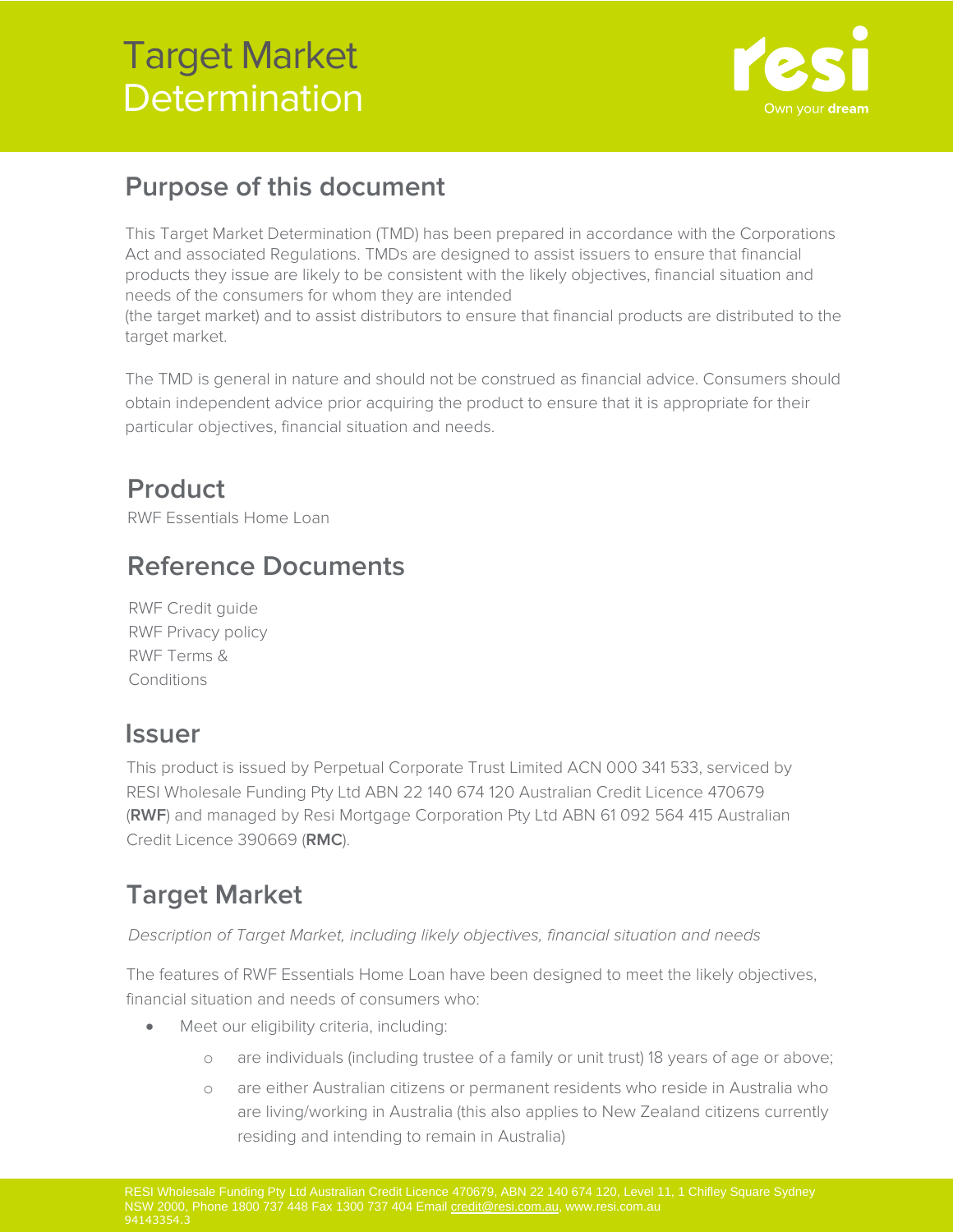

- o can provide acceptable security for the loan in accordance with RWF's credit assessment criteria; and
- o can satisfactorily demonstrate that they are able to afford to repay the loan in accordance with RWF's credit assessment criteria.
- Require a term loan to finance the purchase or refinance of an owner occupied or investment residential property;
- require the flexibility of a variable interest rate which allows them to make unlimited additional repayments without cost whilst maintaining the ability to access those extra repayments via redraw;
- require a sub-offset account; and
- Require the option of either principal and interest or interest only repayments.

Whilst variable interest rates may fluctuate, the product meets the likely objectives, financial situation and needs of consumers in the target market because it allows them to make additional repayments and/or deposit funds into a sub-offset account to reduce interest payable whilst retaining the ability to draw on those funds when required. The maximum LVR, fees payable and interest rate will vary depending on the consumer's circumstances, including the method of income validation and credit rating. Refer to the product description below to ensure that the available product options, including their key attributes meet the consumer's likely objectives, financial situation and needs.

### **Owner Occupied Residential Property**

This product allows consumers to finance the purchase or refinance of an owner-occupied residential property with the ability to select:

- principal and interest repayments in order to reduce the overall debt and build equity; or
- interest only to manage cash flow.

### **Investment Residential Property**

This product allows consumers to finance the purchase or refinance of an investment property with the ability to select:

- principal and interest repayments in order to reduce the overall debt and build equity; or
- interest only for tax purposes.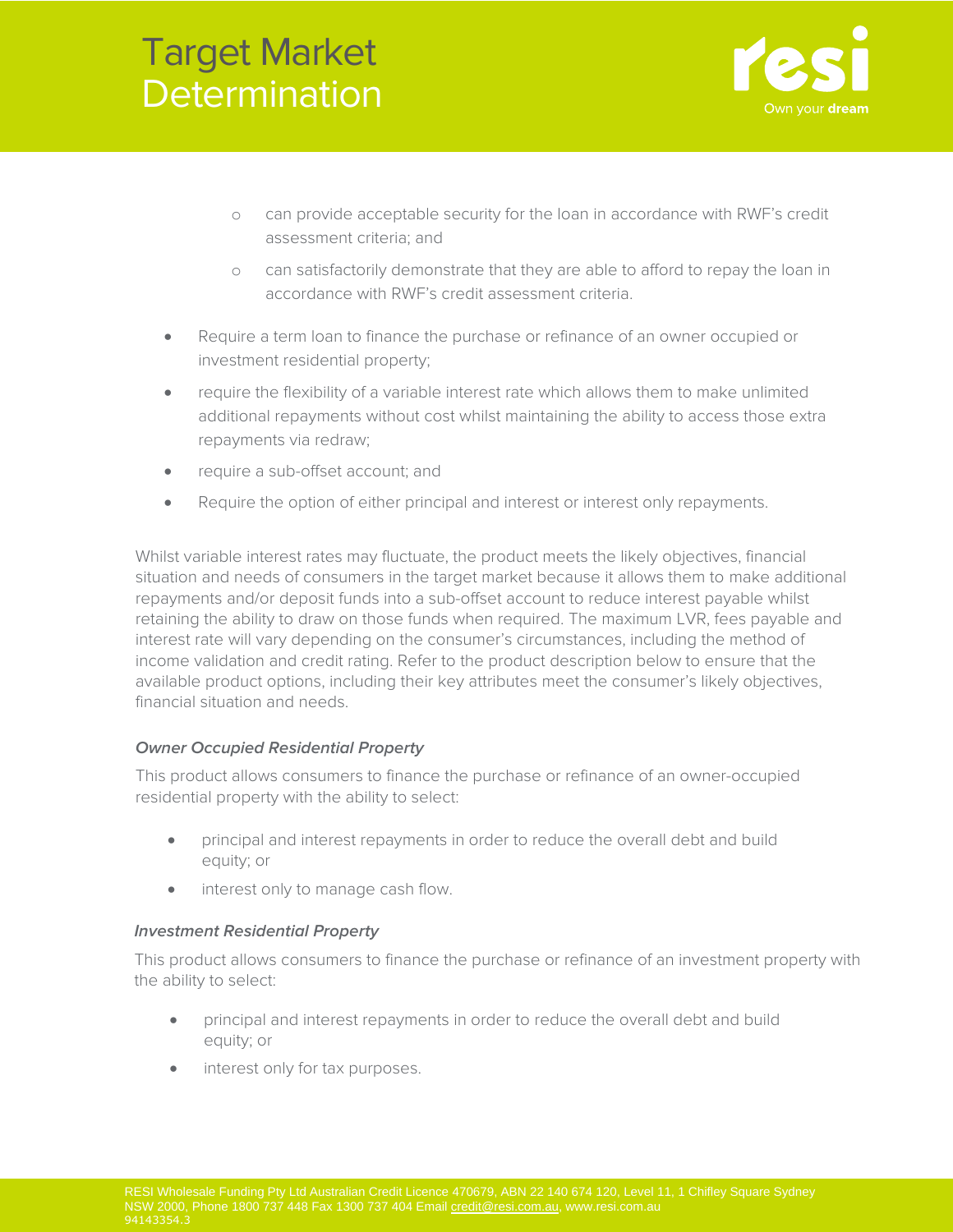

#### **Access equity**

This product allows consumers to access part of the equity in their owner occupied or investment residential property in order to use the funds for an approved purpose (such as debt consolidation) in accordance with our lending criteria.

### **Description of product, including key attributes:**

| Product description,      | <b>Home Loan Options</b> |                          |                         |
|---------------------------|--------------------------|--------------------------|-------------------------|
| including key attributes  | Prime                    | <b>Near Prime</b>        | Alt Doc                 |
|                           |                          |                          |                         |
| Variable interest rate    | Yes                      | Yes                      | Yes                     |
| Sub-offset account        | Yes                      | Yes                      | Yes                     |
| Redraw                    | Yes                      | Yes                      | Yes                     |
| Minimum Ioan term         | 10 years                 | 10 years                 | 10 years                |
| Maximum Ioan term         | 30 years                 | 30 years                 | 30 years                |
| Minimum Ioan amount       | \$150,000                | \$150,000                | \$150,000               |
| Maximum Ioan amount       | \$2,000,000, subject to  | \$1,000,000, subject to  | \$1,000,000, subject to |
|                           | location of security     | location of security     | location of security    |
| Principal and             | Yes                      | Yes                      | Yes                     |
| interest repayments       |                          |                          |                         |
| Interest only             | Yes                      | Yes                      | Yes                     |
| repayments                |                          |                          |                         |
| Repayment frequency       | Weekly, fortnightly or   | Weekly, fortnightly or   | Weekly, fortnightly or  |
|                           | monthly                  | monthly                  | monthly                 |
| Maximum Loan to Value     | Up to 95%, inclusive of  | Up to 80%                | Up to 80%               |
| Ratio (LVR)               | Lenders Mortgage         |                          |                         |
|                           | Insurance (LMI)          |                          |                         |
| LMI payable               | Yes, if LVR >80%         | No                       | No                      |
| Risk Fee payable          | <b>No</b>                | Yes, if LVR >60%         | Yes, if LVR >60%        |
| Income documentation      | Standard PAYG and self-  | PAYG and self-employed 2 | Self-employed 2 years + |
|                           | employed 2 years +       | $years +$                |                         |
| Credit history            | Good - excellent         | Average                  | Good - excellent        |
| Additional payments at no | Yes                      | Yes                      | Yes                     |
| fee                       |                          |                          |                         |
| <b>Application Fee</b>    | <b>No</b>                | Yes                      | Yes                     |
| <b>Valuation Fee</b>      | May be payable           | May be payable           | May be payable          |
| Legal Fees                | Yes                      | Yes                      | Yes                     |

Classes of consumers for who the product may not be suitable This product may not be suitable for consumers who:

- do not meet the eligibility requirements;
- are seeking the certainty of fixed repayments over the term of the loan; and
- are looking to construct a property, or complete construction works to the secured property which will require additional loan funding.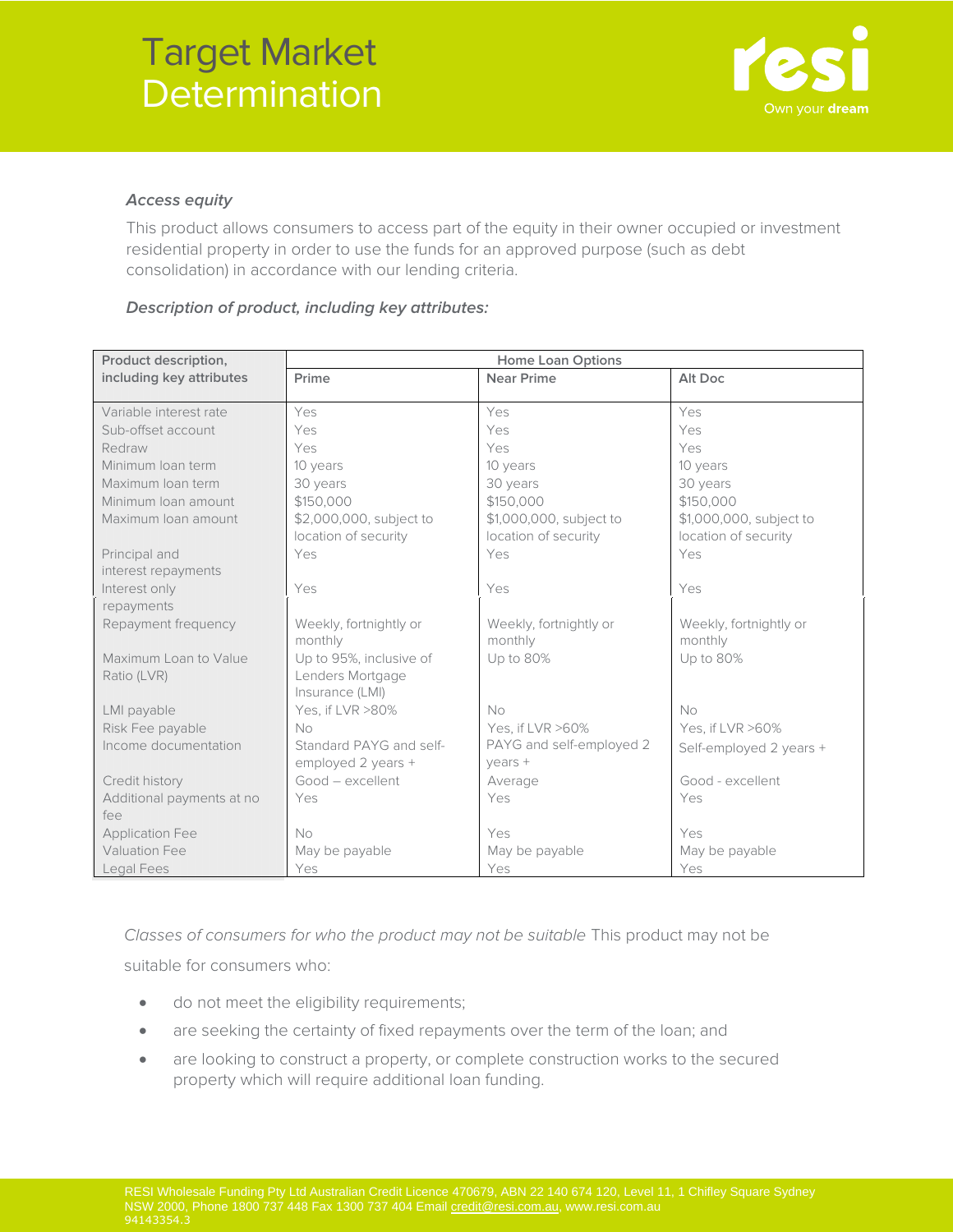

Status: Current

#### **Distribution Conditions**

RWF applies the following conditions and restrictions to the distribution of the RWF Essentials Home Loan so that it is reasonably likely that distribution will be directed to the target market.

|                             | Condition                                                                                                                                                                                                                                                                                                                                                                                                                                                                         | Why do we do this?                                                                                                                                                                                                                                                                                                                                                                                                                                                                                                                                                                                                                                                                                                          |
|-----------------------------|-----------------------------------------------------------------------------------------------------------------------------------------------------------------------------------------------------------------------------------------------------------------------------------------------------------------------------------------------------------------------------------------------------------------------------------------------------------------------------------|-----------------------------------------------------------------------------------------------------------------------------------------------------------------------------------------------------------------------------------------------------------------------------------------------------------------------------------------------------------------------------------------------------------------------------------------------------------------------------------------------------------------------------------------------------------------------------------------------------------------------------------------------------------------------------------------------------------------------------|
| Channel                     | RWF Essentials Home Loans caronly be<br>distributed to customers through the following<br>channels:<br>Accredited Mortgage Managers and their credit<br>$\bullet$<br>representatives, through customer contact<br>centres or digital platforms;<br>RWF accredited brokers subject to Best<br>$\bullet$<br>Interests Duty (BID).                                                                                                                                                   | So that RWF only considers providing an<br>$\bullet$<br>RWF Essentials Home Loan to a<br>customer if the customer's application<br>for the loan is received through channels<br>that are subject to appropriate<br>conditions, controls and/or monitoring by<br>RWF and are experienced in distributing<br>this type of product.                                                                                                                                                                                                                                                                                                                                                                                            |
| Training &<br>Accreditation | RWF Essentials Home Loans can only be<br>provided by RWF directly or through the<br>following persons:<br>Authorised RWF Staff who are accredited and<br>trained;<br>RWF accredited Mortgage Managers and their<br>$\bullet$<br>representatives who are given instructions to<br>anappropriate level for their tasks; and<br>RWF accredited brokers and mortgage<br>$\bullet$<br>managers who are accredited and given<br>instructions to anappropriate level for their<br>tasks. | So that:<br>checks are conducted on matters like<br>٠<br>qualifications and past conduct for<br>relevant individuals who are involved in<br>the distribution of RWF products; and.<br>individuals understand the distribution<br>$\bullet$<br>process they are required to undertake<br>when distributing RWF products, as well<br>asthe legislative framework relevantto<br>their activities.                                                                                                                                                                                                                                                                                                                              |
| Process                     | RWF Essentials Home Loans canonly be<br>provided to customers after RWF:<br>collects the required customer information<br>$\bullet$<br>(including being provided information by RWF<br>accredited Mortgage Managers or accredited<br>Brokers where relevant) and applies its<br>affordability and suitability checking processes.                                                                                                                                                 | So those enquiries are made into a customer's<br>needs and objectives and information is<br>obtained which evidences a customer's ability<br>to repay the loan.<br>RWF's affordability and suitability checking<br>process includes measures to:<br>• collect relevant financial information from<br>customers (either directly or through RWF's<br>third-party distribution channels);<br>analyse that information and assess<br>whether the customer will be able to meet<br>their financial obligations; and<br>make enquiries with customers about what<br>۰<br>they will use the loan for and what loan<br>features they require so that the product is<br>likely to be consistent with their needs and<br>objectives. |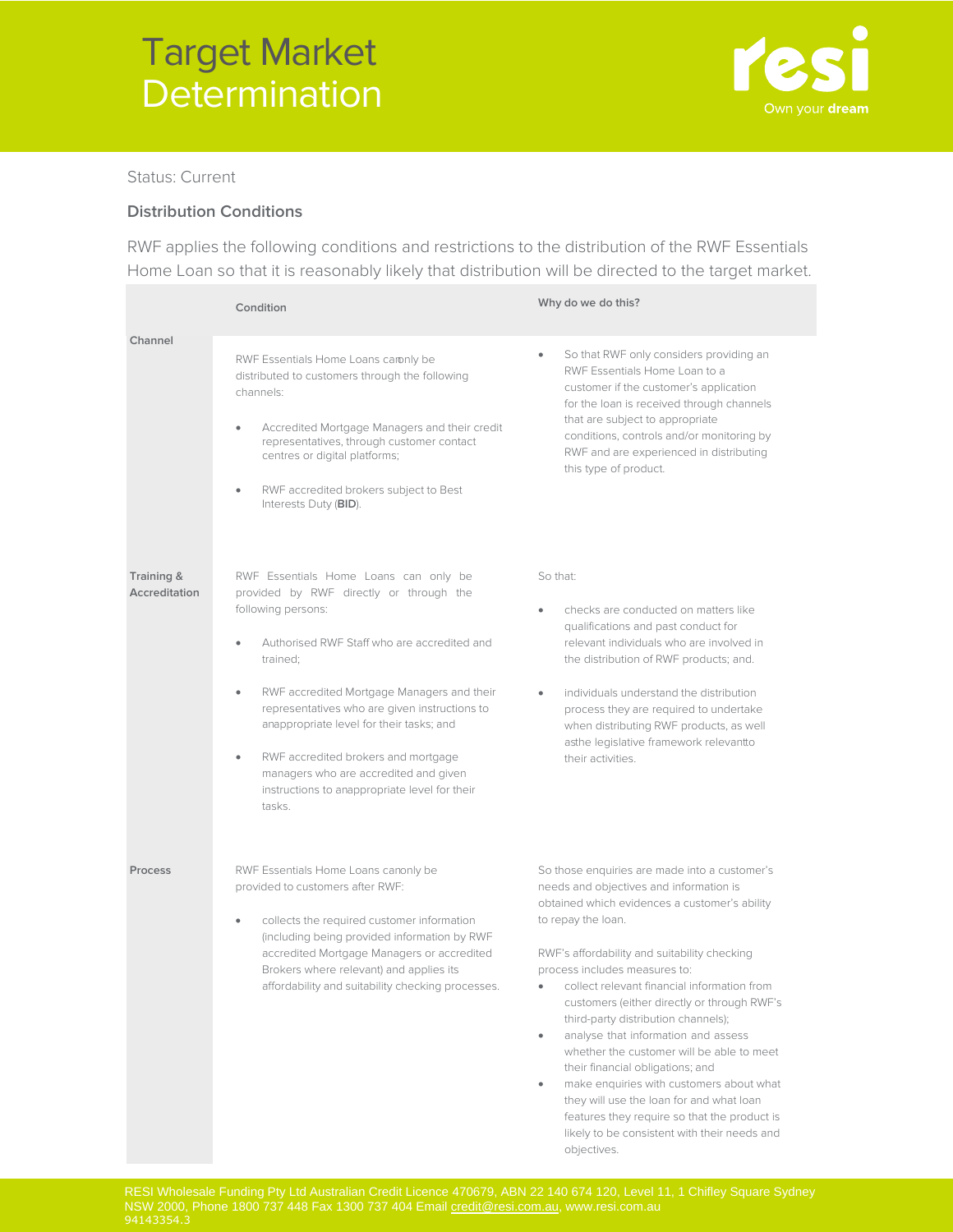

Status: Current

The distribution channels and conditions are appropriate because:

- the product has a wide target market;
- our distributors have been adequately trained to understand their DDO obligations;
- we rely on existing distributors, methods, controls and supervision already in place;
- our approval system has controls in place to flag applicants who may be outside the target market; and
- accredited mortgage brokers are subject to a higher duty under BID to ensure that the product is in the best interests of the particular consumer.

### **Review the Target Market Determination (TMD)**

RWF will review this document periodically to ensure it remains appropriate.

| <b>Periodic Reviews of the TMD</b> |                              | Timing    |                                                                     |
|------------------------------------|------------------------------|-----------|---------------------------------------------------------------------|
|                                    | Initial<br>review            | $\bullet$ | No later than 12 months from the<br>date the determination is made. |
|                                    | Subsequent<br>ongoing review | $\bullet$ | No later than 12 months from the<br>date of the previous review.    |

### **Review Triggers**

In addition, RWF will review this document within 10 business days of one or more of the following review triggers which would reasonably suggest that the TMD is no longer appropriate:

- There is a material change to the product or its distribution.
- There is a change in law or its application, a change in relevant industry code, an AFCA determination or a court decision, or ASIC or other regulatory guidance that materially affects the product.
- We receive a significant number of complaints or disputes in relation to the product.
- A significant number of defaults occur
- A significant number of applications for hardship are received
- A significant dealing of the product to consumers outside the target market occurs